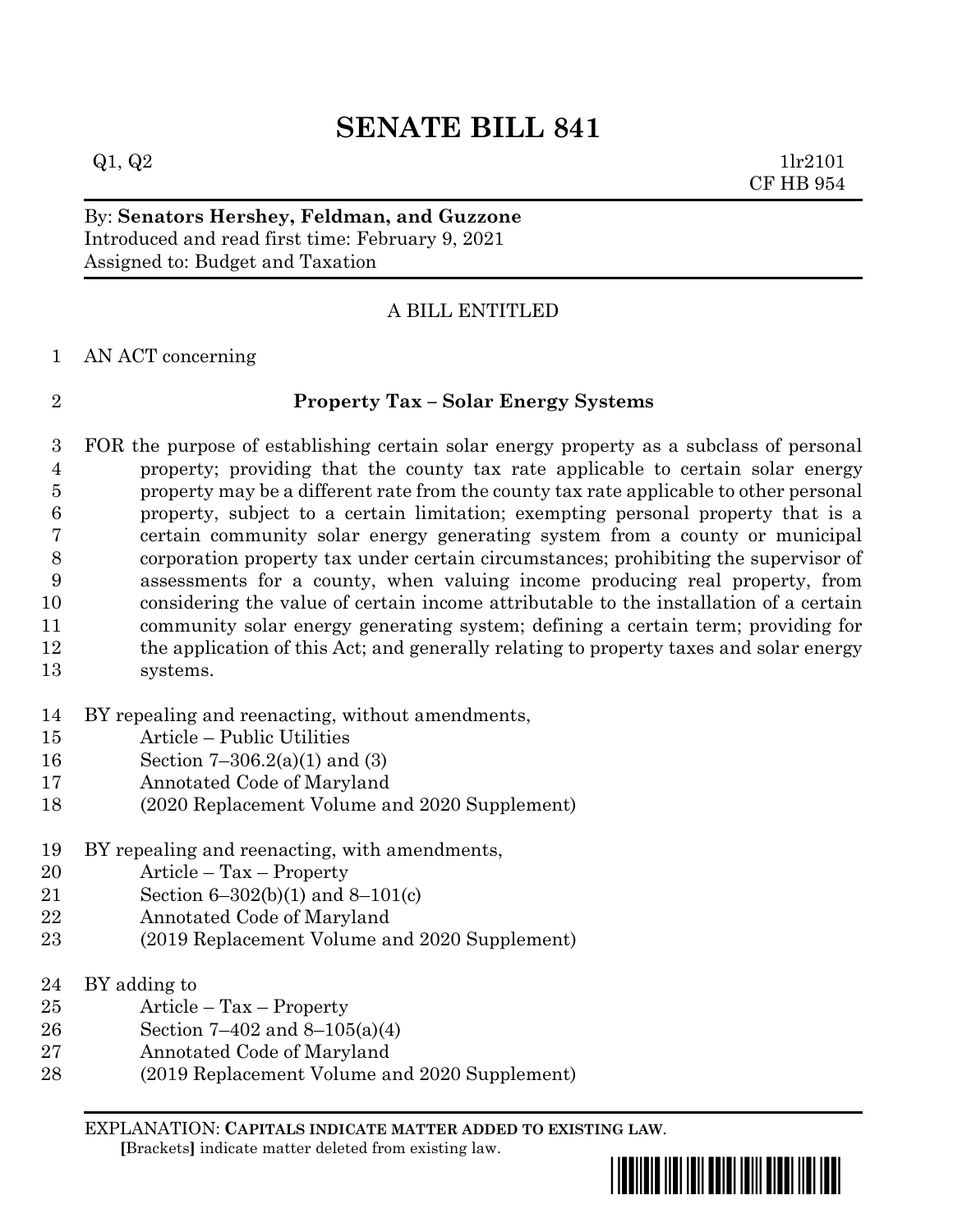## **SENATE BILL 841**

| 1<br>$\sqrt{2}$<br>$\overline{3}$<br>4<br>5 | BY repealing and reenacting, without amendments,<br>$Article - Tax - Property$<br>Section 8–101(a) and 8–105(a)(1)<br>Annotated Code of Maryland<br>(2019 Replacement Volume and 2020 Supplement) |                                                                                                                                                                    |
|---------------------------------------------|---------------------------------------------------------------------------------------------------------------------------------------------------------------------------------------------------|--------------------------------------------------------------------------------------------------------------------------------------------------------------------|
| $\boldsymbol{6}$<br>7                       | SECTION 1. BE IT ENACTED BY THE GENERAL ASSEMBLY OF MARYLAND,<br>That the Laws of Maryland read as follows:                                                                                       |                                                                                                                                                                    |
| 8                                           |                                                                                                                                                                                                   | <b>Article - Public Utilities</b>                                                                                                                                  |
| 9                                           | $7 - 306.2.$                                                                                                                                                                                      |                                                                                                                                                                    |
| 10                                          | (a)<br>(1)                                                                                                                                                                                        | In this section the following words have the meanings indicated.                                                                                                   |
| 11<br>12                                    | (3)<br>system that:                                                                                                                                                                               | "Community solar energy generating system" means a solar energy                                                                                                    |
| 13                                          |                                                                                                                                                                                                   | is connected to the electric distribution grid serving the State;<br>(i)                                                                                           |
| 14                                          |                                                                                                                                                                                                   | is located in the same electric service territory as its subscribers;<br>(ii)                                                                                      |
| 15<br>16                                    | facility with its own electric meter;                                                                                                                                                             | is attached to the electric meter of a subscriber or is a separate<br>(iii)                                                                                        |
| 17<br>18<br>19                              | metering;                                                                                                                                                                                         | credits its generated electricity, or the value of its generated<br>(iv)<br>electricity, to the bills of the subscribers to that system through virtual net energy |
| 20<br>21                                    | of subscribers;                                                                                                                                                                                   | has at least two subscribers but no limit to the maximum number<br>(v)                                                                                             |
| 22<br>23                                    |                                                                                                                                                                                                   | does not have subscriptions larger than 200 kilowatts<br>(vi)<br>constituting more than 60% of its subscriptions;                                                  |
| 24<br>25                                    |                                                                                                                                                                                                   | has a generating capacity that does not exceed 2 megawatts as<br>(vii)<br>measured by the alternating current rating of the system's inverter; and                 |
| 26                                          |                                                                                                                                                                                                   | may be owned by any person.<br>(viii)                                                                                                                              |
| 27                                          | Article - Tax - Property                                                                                                                                                                          |                                                                                                                                                                    |
| 28                                          | $6 - 302.$                                                                                                                                                                                        |                                                                                                                                                                    |
| 29<br>30                                    | (b)<br>(1)                                                                                                                                                                                        | Except as provided in subsection (c) of this section, $\S$ 6–305 and 6–306<br>of this subtitle and $\S 6-203$ of this title:                                       |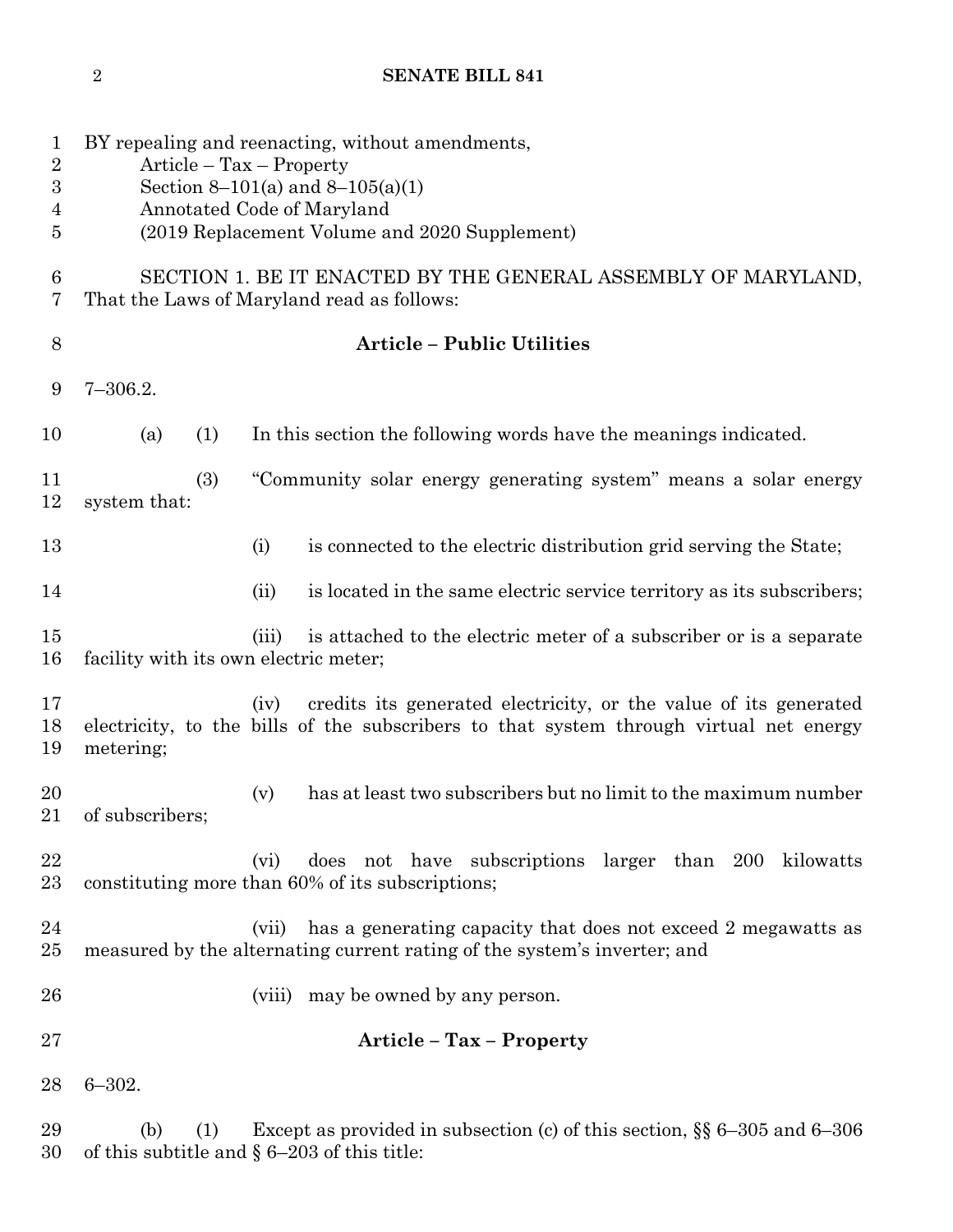(i) there shall be a single county property tax rate for all real property subject to county property tax except for operating real property described in § 8–109(c) of this article; **[**and**]**

 (ii) the county tax rate applicable to personal property and the operating real property described in § 8–109(c) of this article shall be no more than 2.5 times the rate for real property**; AND**

 **(III) THE COUNTY TAX RATE APPLICABLE TO SOLAR ENERGY PROPERTY DESCRIBED UNDER § 8–101(C) OF THIS ARTICLE MAY BE A DIFFERENT RATE FROM THE COUNTY TAX RATE APPLICABLE TO OTHER PERSONAL PROPERTY, SUBJECT TO THE LIMITATION UNDER ITEM (II) OF THIS PARAGRAPH**.

**7–402.**

 **(A) IN THIS SECTION, "COMMUNITY SOLAR ENERGY GENERATING SYSTEM" HAS THE MEANING STATED IN § 7–306.2 OF THE PUBLIC UTILITIES ARTICLE.**

 **(B) PERSONAL PROPERTY THAT IS A COMMUNITY SOLAR ENERGY GENERATING SYSTEM IS NOT SUBJECT TO A COUNTY OR MUNICIPAL CORPORATION PROPERTY TAX IF THE PERSONAL PROPERTY IS INSTALLED:**

- **(1) ON THE ROOFTOP OF A STRUCTURE;**
- **(2) OVER A PARKING GARAGE, SURFACE PARKING LOT, OR ROADWAY; OR**
- **(3) ON PROPERTY THAT HAS AN EXISTING NONPARASITIC ELECTRIC LOAD.**
- 8–101.

 (a) For assessment purposes, property shall be divided into classes and subclasses.

 (c) Personal property is a class of property and is divided into the following subclasses:

- 27 (1) stock in business;
- (2) distilled spirits;

(3) operating personal property of a railroad;

**SENATE BILL 841** 3